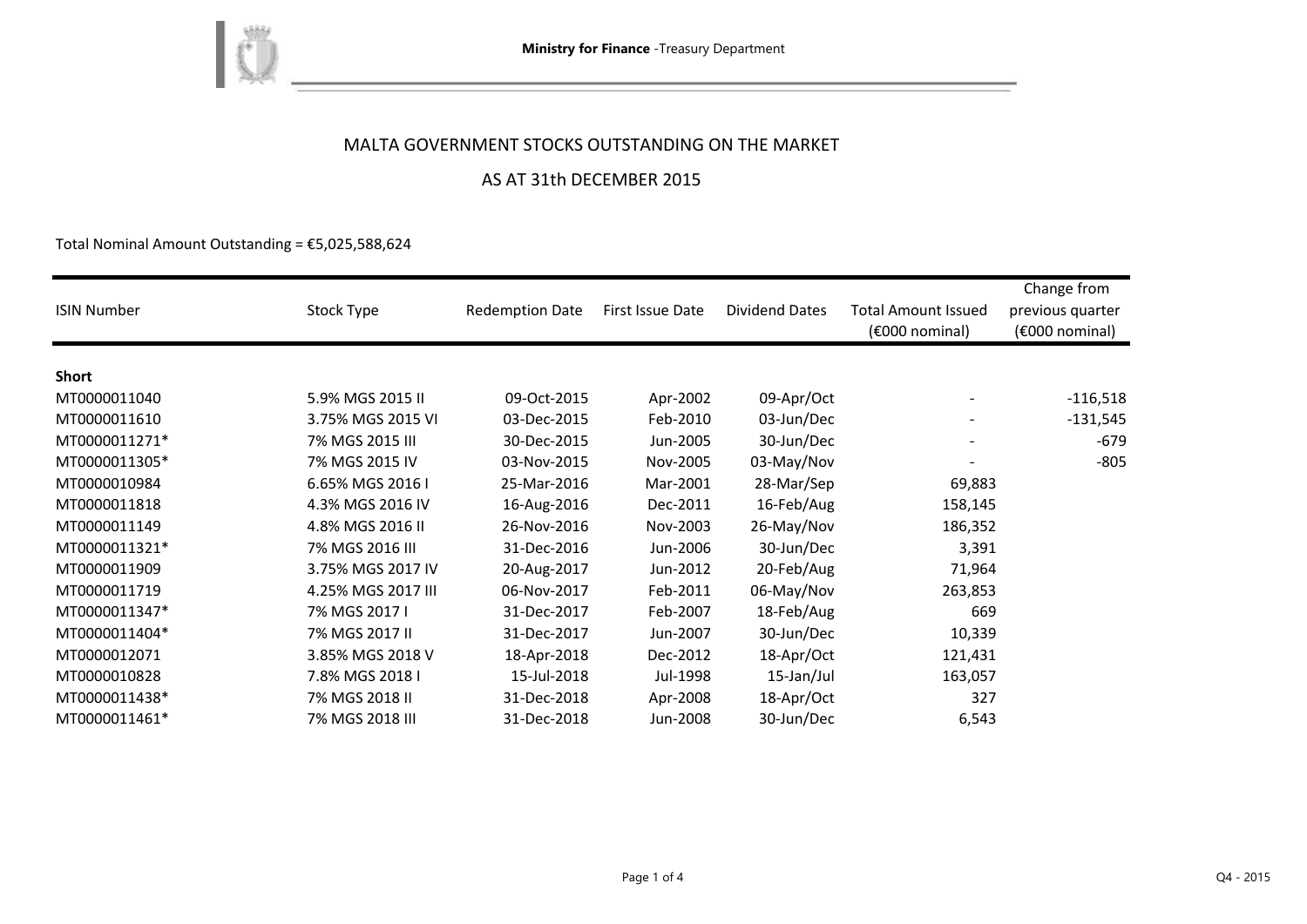

# MALTA GOVERNMENT STOCKS OUTSTANDING ON THE MARKET AS AT 31th DECEMBER 2015

<u> 1980 - Johann Barn, mars et al. 1980 - Anna ann an t-Anna ann an t-Anna ann an t-Anna ann an t-Anna ann an t-</u>

| <b>ISIN Number</b>       | Stock Type        | <b>Redemption Date</b> | First Issue Date | Dividend Dates | <b>Total Amount Issued</b><br>$(6000)$ nominal) | Change from<br>previous quarter<br>$(6000)$ nominal) |
|--------------------------|-------------------|------------------------|------------------|----------------|-------------------------------------------------|------------------------------------------------------|
| Short (cont.)            |                   |                        |                  |                |                                                 |                                                      |
| MT0000010901             | 6.6% MGS 2019 I   | 01-Sep-2019            | Aug-1999         | 01-Mar/Sep     | 102,493                                         |                                                      |
| MT0000012105             | 3% MGS 2019 III   | 22-Sep-2019            | Mar-2013         | 22-Mar/Sep     | 122,496                                         |                                                      |
| MT0000012246             | 3.2% MGS 2019 V   | 31-Jul-2019            | Dec-2013         | 31-Jan/Jul     | 121,451                                         |                                                      |
| MT0000011545*            | 7% MGS 2019 II    | 31-Dec-2019            | Jun-2009         | 30-Jun/Dec     | 13,670                                          |                                                      |
| MT0000011602             | 4.6% MGS 2020 II  | 25-Apr-2020            | Nov-2009         | 25-Apr/Oct     | 158,327                                         |                                                      |
| MT0000011370             | 5.2% MGS 2020 I   | 10-Jun-2020            | Jun-2007         | 10-Jun/Dec     | 52,407                                          |                                                      |
| MT0000012253             | 3.35% MGS 2020 IV | 31-Jul-2020            | Dec-2013         | 31-Jan/Jul     | 64,040                                          |                                                      |
| MT0000012428/12550/12568 | 2% MGS 2020 V     | 26-Sep-2020            | Aug-2014         | 26-Mar/Sep     | 138,484                                         | 52,529                                               |
| MT0000011669*            | 7% MGS 2020 III   | 31-Dec-2020            | Jun-2010         | 30-Jun/Dec     | 431                                             |                                                      |
| MT0000011164             | 5% MGS 2021 I     | 08-Aug-2021            | May-2004         | 08-Feb/Aug     | 458,845                                         |                                                      |
| MT0000011750*            | 7% MGS 2021 II    | 31-Dec-2021            | Jun-2011         | 18-Jun/Dec     | 466                                             |                                                      |
| MT0000011768*            | 7% MGS 2021 III   | 31-Dec-2021            | Jun-2011         | 30-Jun/Dec     | 2,859                                           |                                                      |
| MT0000011172             | 5.1% MGS 2022 I   | 16-Aug-2022            | Aug-2004         | 16-Feb/Aug     | 71,048                                          |                                                      |
| MT0000011891             | 4.3% MGS 2022 II  | 15-May-2022            | Feb-2012         | 15-May/Nov     | 240,169                                         |                                                      |
| <b>Medium</b>            |                   |                        |                  |                |                                                 |                                                      |
| MT0000011982*            | 7% MGS 2022 III   | 31-Dec-2022            | Sep-2012         | 01-Mar/Sep     | 1,319                                           |                                                      |
| MT0000011123             | 5.5% MGS 2023 I   | 06-Jul-2023            | Jul-2003         | 06-Jan/Jul     | 78,811                                          |                                                      |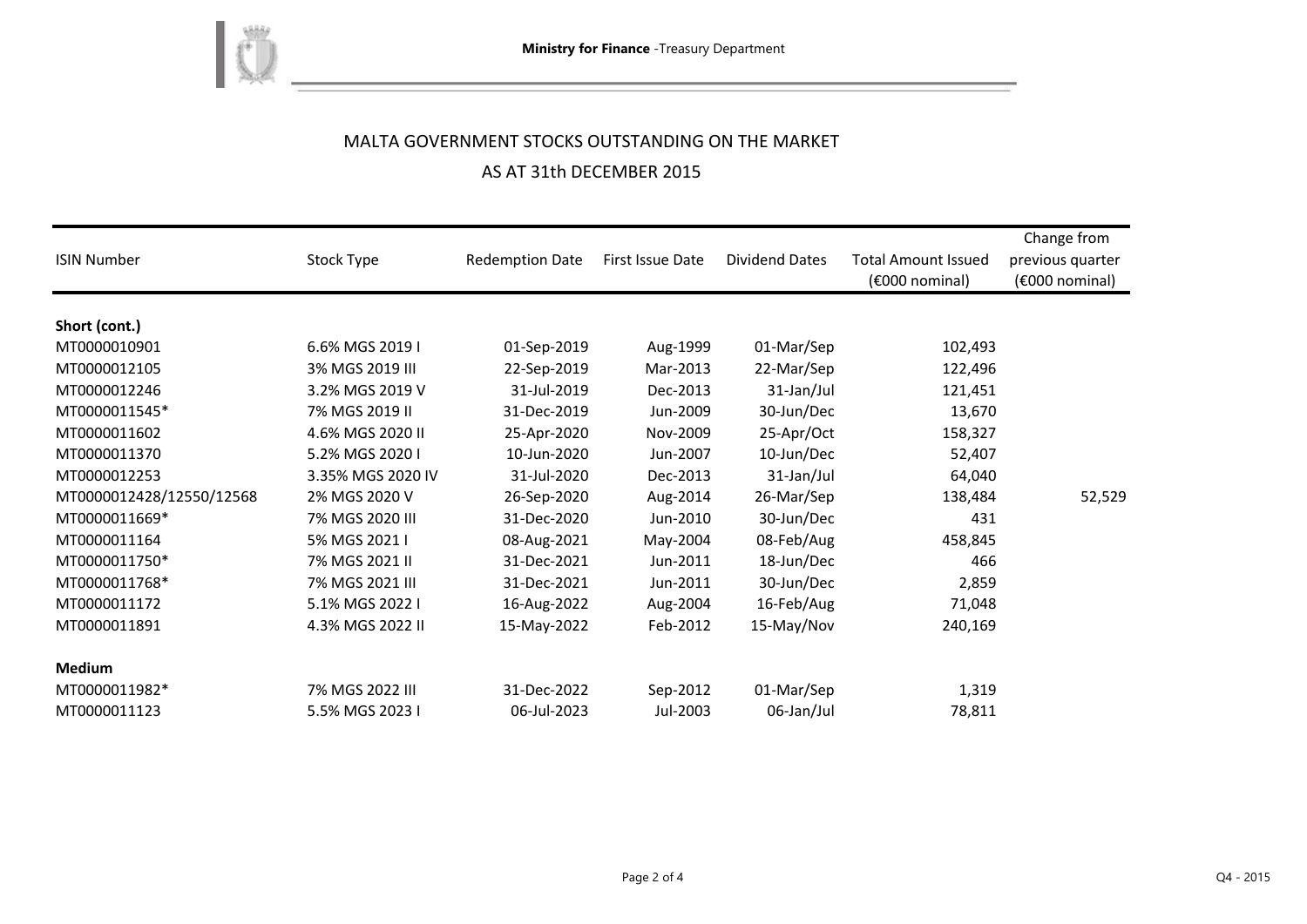

## MALTA GOVERNMENT STOCKS OUTSTANDING ON THE MARKET

### AS AT 31th DECEMBER 2015

| <b>ISIN Number</b>       | Stock Type        | <b>Redemption Date</b> | First Issue Date | <b>Dividend Dates</b> | <b>Total Amount Issued</b><br>$(6000)$ nominal) | Change from<br>previous quarter<br>$(6000)$ nominal) |
|--------------------------|-------------------|------------------------|------------------|-----------------------|-------------------------------------------------|------------------------------------------------------|
|                          |                   |                        |                  |                       |                                                 |                                                      |
| Medium (cont.)           |                   |                        |                  |                       |                                                 |                                                      |
| MT0000012238*            | 7% MGS 2023 II    | 31-Dec-2023            | Nov-2013         | 18-May/Nov            | 2,404                                           |                                                      |
| MT0000012303             | 3.3% MGS 2024 I   | 12-Nov-2024            | Mar-2014         | 12-May/Nov            | 24,051                                          |                                                      |
| MT0000012394*            | 7% MGS 2024 II    | 31-Dec-2024            | Aug-2014         | 18-Feb/Aug            | 1,135                                           |                                                      |
| MT0000012543*            | 7% MGS 2025 I     | 31-Dec-2025            | Aug-2015         | 14-Feb/Aug            | 2,008                                           |                                                      |
| MT0000012055             | 4.8% MGS 2028 I   | 11-Sep-2028            | Nov-2012         | 11-Mar/Sep            | 107,030                                         |                                                      |
| MT0000012139             | 4.5% MGS 2028 II  | 25-Oct-2028            | Mar-2013         | 25-Apr/Oct            | 286,652                                         |                                                      |
| MT0000011958             | 5.1% MGS 2029 I   | 01-Oct-2029            | Jun-2012         | 01-Apr/Oct            | 79,145                                          |                                                      |
| MT0000012535/12576/12584 | 2.3% MGS 2029 II  | 24-Jul-2029            | Jun-2015         | 24-Jan/Jul            | 143,518                                         | 127,418                                              |
| MT0000011651             | 5.25% MGS 2030 I  | 23-Jun-2030            | May-2010         | 23-Jun/Dec            | 440,166                                         |                                                      |
| Long                     |                   |                        |                  |                       |                                                 |                                                      |
| MT0000011883             | 5.2% MGS 2031 I   | 16-Sep-2031            | Nov-2011         | 16-Mar/Sep            | 201,344                                         |                                                      |
| MT0000012220             | 4.65% MGS 2032 I  | 22-Jul-2032            | Nov-2013         | 22-Jan/Jul            | 140,454                                         |                                                      |
| MT0000012337             | 4.45% MGS 2032 II | 03-Sep-2032            | Mar-2014         | 03-Mar/Sep            | 153,112                                         |                                                      |
| MT0000012386             | 4.3% MGS 2033 I   | 01-Aug-2033            | Jun-2014         | 01-Feb/Aug            | 150,700                                         |                                                      |
| MT0000012451             | 4.1% MGS 2034 I   | 18-Oct-2034            | Aug-2014         | 18-Apr/Oct            | 200,076                                         |                                                      |
| MT0000012519             | 3% MGS 2040 I     | 11-Jun-2040            | Mar-2015         | 11-Jun/Dec            | 162,276                                         |                                                      |